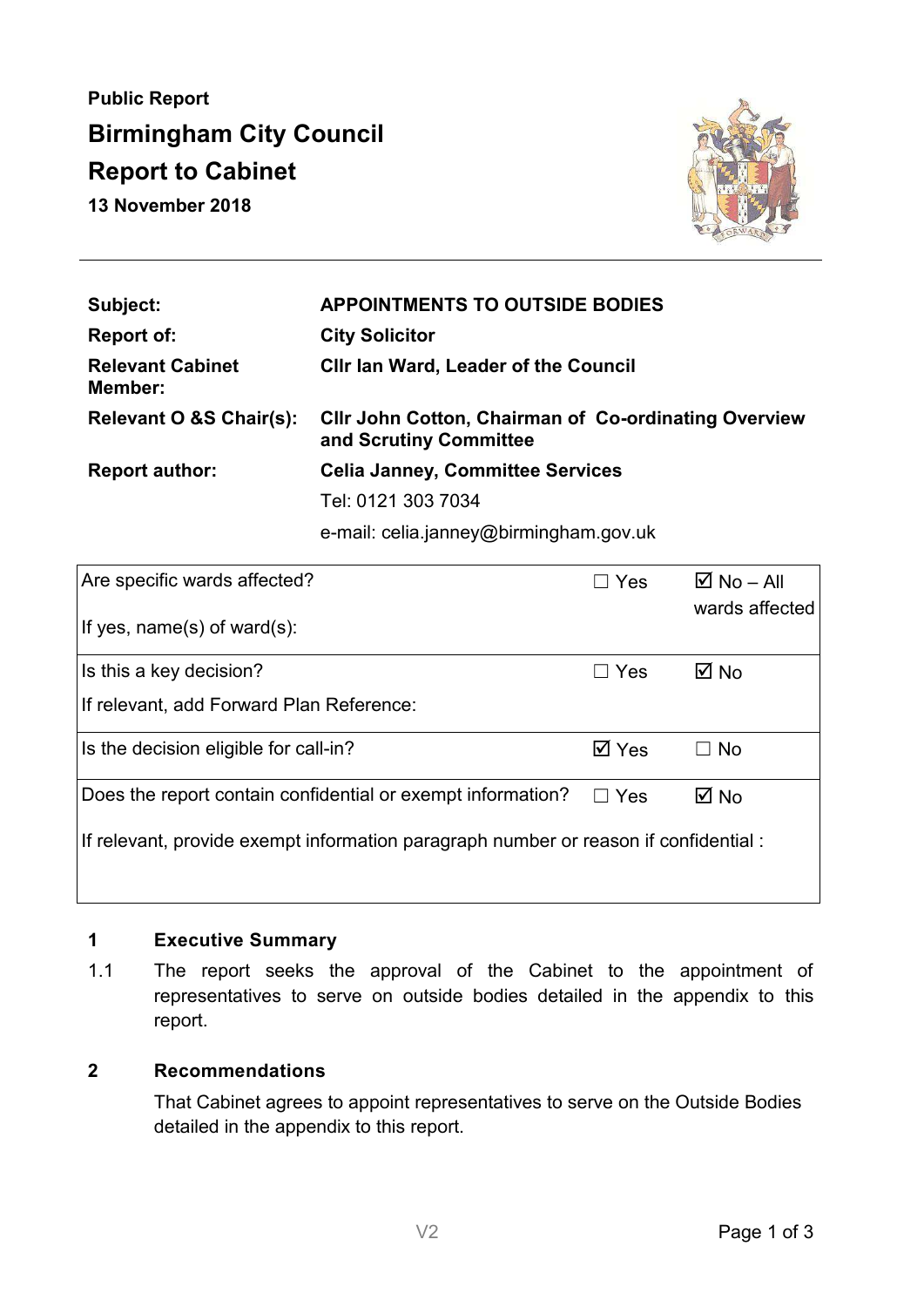### **3 Background**

3.1 At a meeting of all Councillors on 11 July 2017, the City Council approved changes to the Constitution that set out those appointments that are reserved to the full City Council to determine. All other appointments of Members and officers to outside bodies shall be within the remit of Cabinet to determine and the proportionality rules will not automatically apply.

## **4 Options considered and Recommended Proposal**

4.1 These appointments are a matter for the Cabinet to determine, in accordance with the City Council's current Constitution.

# **5 Consultation**

#### 5.1 Internal

Councillor Ian Ward**,** Leader of the Council.

For appropriate items, the Secretaries to the Political Groups represented on the Council.

#### 5.2 External

There has not been a requirement to consult with external parties in respect of matters set out in this report.

#### **6 Risk Management**

6.1 The main risk of not making appointments might lead to the City Council not being represented at meetings of the bodies concerned. It is always important in making appointments to have regard to the City Council's equal opportunities policies.

### **7 Compliance Issues:**

# **7.1 How are the recommended decisions consistent with the City Council's priorities, plans and strategies?**

7.1.1 The appointments are consistent with the legal and constitutional requirements of the City Council.

### **7.2 Legal Implications**

7.2.1 There are no additional resource implications.

### **7.3 Financial Implications**

7.3.1 As set out in paragraph 7.1.1 above.

### **7.4 Procurement Implications (if required)**

7.4.1 Not applicable.